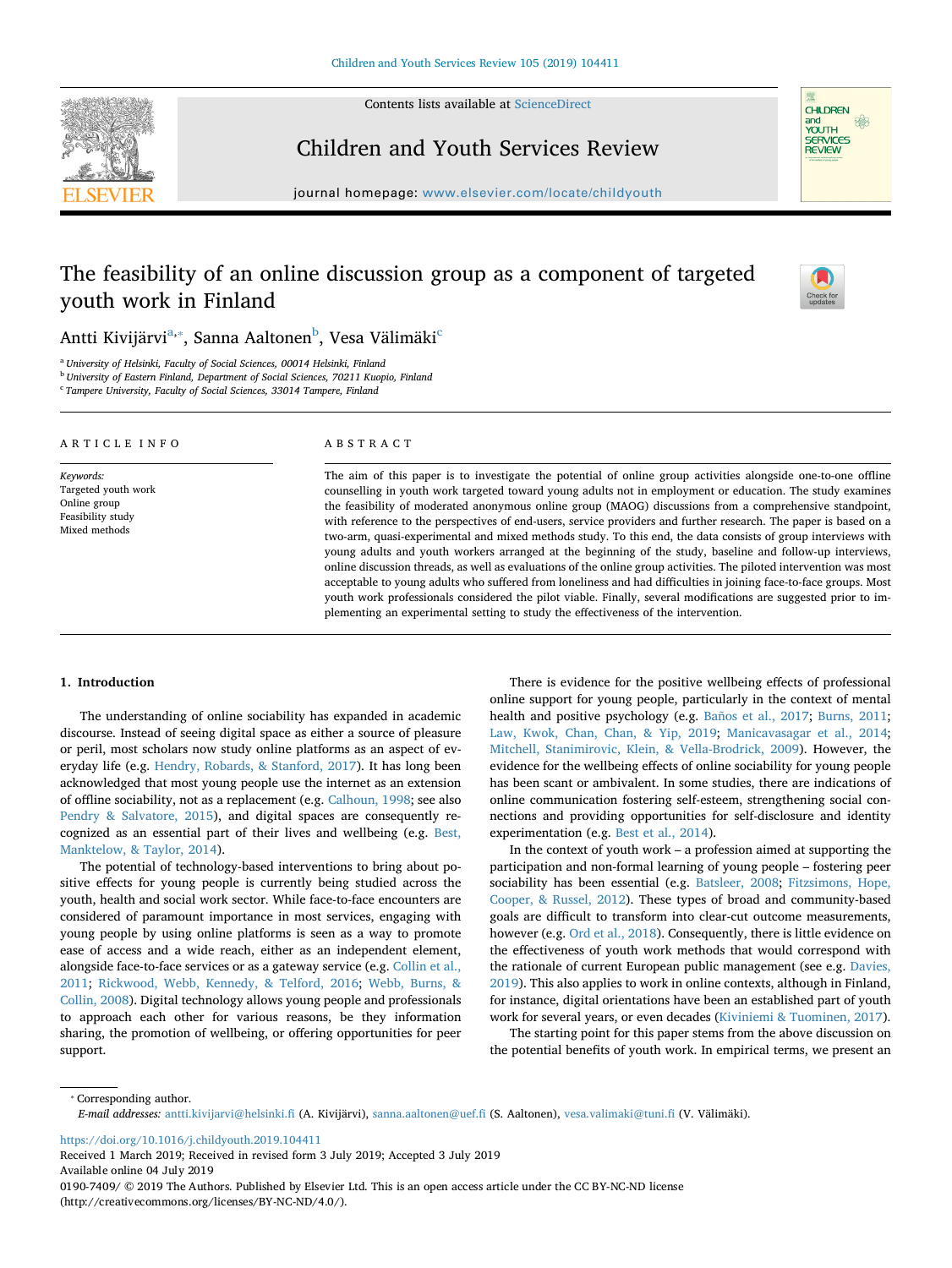online intervention piloted in the context of targeted youth work and among young adults not in employment or education in Finland. $<sup>1</sup>$  $<sup>1</sup>$  $<sup>1</sup>$  The</sup> aim of the intervention – moderated anonymous online groups (MAOG) – was to promote the wellbeing of participants by providing a lowthreshold and secure space to discuss matters of importance to them, to be positively recognized, and to alleviate feelings of loneliness. The rationale behind MAOG lies in the fact that the wellbeing of many clients of targeted youth work is hampered by loneliness, a history of being excluded, and anxiety toward offline group activities (for details, see [Kivijärvi et al., 2019;](#page-7-11) [Gretschel & Myllyniemi, 2017\)](#page-7-12). Despite this, the service provision of targeted youth work in Finland includes mostly one-to-one offline counselling in the context of education and employment (for details, see [Aaltonen & Kivijärvi, 2018\)](#page-7-13).

In this two-arm quasi-experimental study we explore the feasibility of MAOG from three angles. First, the primary focus is on the end-users – young adults – and the acceptability of the intervention. Second, we scrutinize the viability of the intervention from the perspective of the service provider. Third, we explore the possibility of studying the effectiveness of piloted activities with experimental methods. To achieve these aims, we adopt a mixed methods approach and base our analysis on both quantitative and qualitative data produced in the context of targeted youth work in three Finnish cities during 2017–2018.

#### *1.1. Feasibility: acceptability, viability and implementation*

Evaluating an intervention is often approached from a positivist stance of examining the effectiveness and fulfilling the criteria for a randomized controlled trial (RCT). In this paper we employ the notion of *feasibility* and acknowledge the need to study interventions from a multitude of perspectives and with different sets of data, while relinquishing the positivist stance of revealing the effectiveness. Studying feasibility is prolific and often necessary when piloting new practices outside laboratory conditions (e.g. [Eldridge et al., 2016\)](#page-7-14). Moreover, prior to applying MAOG and in contrast with controlled experimental settings, we did not have a definite theory, operationalized dependent variable and precise hypothesis to be tested (see e.g. [Thye, 2007](#page-8-6); [Webster & Sell, 2007](#page-8-7)). Our aim was more broadly and tentatively to promote the wellbeing of the participants.

In this paper, feasibility is examined from a more comprehensive perspective, which tends to be the case in most studies adopting the concept. We treat feasibility as a threefold notion including the subcategories of acceptability, viability and implementation. *Acceptability* refers to the end-users, in this case to the young adults participating in online discussion groups, and how useful it is for them to do so. In line with [Sekhon, Cartwright, and Francis \(2017\),](#page-8-8) we consider that the notion of acceptability should be studied from both objective and subjective perspectives and throughout the trajectory of the intervention (see also [Knowles, Stelzer, Jovel, & O'Connor, 2017](#page-7-15)). This means using behavioral indicators such as withdrawal and adherence rates. Moreover, the different ways of using the intervention can be analyzed with qualitative methods ([Patton, 2014](#page-8-9), 48). As for the subjective data, self-reported quantitative and qualitative datasets gathered before and after the intervention can be utilized (e.g. [Dam, van Bostel, Rozendaal,](#page-7-16) [Verhey, & de Vugt, 2017](#page-7-16)).

In contrast to experimental settings, studying acceptability does not exclude the effect of all unknown factors by random allocation of informants, but rather takes them as an object of investigation. Consequently, it is essential to answer questions of 'why', instead of merely enquiring whether the intervention works or not [\(Patton, 2014](#page-8-9)).

Mixed datasets make it possible to explore any shortcomings that the intervention may have, as well as the type of contexts and the kind of participants that yield the best outcomes.

Together with acceptability, it is important to investigate the *viability* of the intervention. The notion of viability refers to the perspective of the professional practitioners who are responsible for executing the intervention. In order to be put into everyday professional practice, the intervention needs to be perceived as beneficial to the end-users, highlighting the importance of acceptability. Further, the intervention should not be too burdensome for the practitioners, and should be compatible with their professional orientations ([Sekhon et al., 2017](#page-8-8); [Thornley & Marsh, 2010](#page-8-10)).

The aspect of viability has been covered in a number of feasibility studies (e.g. [Ellis, Cliff, Howard, & Okely, 2018](#page-7-17); [Harrison, Al-Khairulla,](#page-7-18) [& Kikoler, 2016](#page-7-18)). However, it often refers to frequencies in relation to the extent that certain interventions have been executed. This is obviously one indicator of viability but certainly not the only one and the relevant indicators most likely change according to the contexts. As with acceptability, viability can be explored with objective and subjective datasets covering the whole timeframe from planning the intervention to evaluating it ([Sekhon et al., 2017\)](#page-8-8).

The third and final aspect of feasibility – *implementation* – is integral to the tradition of feasibility studies, particularly in cases in which the intervention seems to be accepted and viable knowledge needs to be produced on how to conduct a more robust study in terms of causality and effectiveness. In the debates on feasibility studies, fairly established criteria need to be assessed before implementing experimental methods in later phases. These include details of the randomization process, the resources required, and scientific criteria such as the validity and reliability of the research setting and suitability of the outcome measures (e.g. [Dam et al., 2017](#page-7-16); [Ellis et al., 2018](#page-7-17); [NIHR, 2015;](#page-8-11) [Tickle-Degnen,](#page-8-12) [2013\)](#page-8-12).

#### **2. Data and methods**

The present study is part of a consortium project entitled 'Inclusive Promotion of Health and Wellbeing – PROMEQ (2016–2019)', funded by the Strategic Research Council (SRC) of the Academy of Finland (303615/303650), aimed at studying and promoting the wellbeing of underprivileged groups in Finland. $^{2}$  The overall aim of the consortium was to include end-users in the planning and design of interventions in line with the principles of social marketing (e.g. [Thornley & Marsh,](#page-8-10) [2010;](#page-8-10) for further details, see [Aaltonen & Kivijärvi, 2018\)](#page-7-13).

Within the subproject focusing on young adults not in education or employment, we collaborated with targeted youth services such as outreach youth work, one-stop guidance centers, and youth workshops in the cities of Jyväskylä (Central Finland), Kouvola (Southeast Finland) and Vantaa (Southern Finland, metropolitan area). All of these services are targeted toward young adults aged 16–30, who have encountered problems in terms of transitions.<sup>[3](#page-1-2)</sup>

# <span id="page-1-3"></span>*2.1. Data*

The data for the study is threefold and consists of empirical work

<span id="page-1-0"></span> $1$  In Finland, unlike in many other European countries, organizing youth work is the responsibility of municipalities and provided by professional youth workers. Currently, and according to the [Youth Act \(1285/2016\)](#page-8-13), outreach youth workers are expected to contact and offer their services to all young people not engaged in educational institutes and the labor market.

<span id="page-1-1"></span><sup>&</sup>lt;sup>2</sup>The project was approved by the ethical research committee of the the University of Eastern Finland.

<span id="page-1-2"></span><sup>&</sup>lt;sup>3</sup> Outreach youth work is provided in most Finnish municipalities, offering primarily one-to-one and often long-term guidance for young adults who have dropped out of educational institutes or who have been of concern among authorities. One-stop guidance centers are currently located in approximately 60 municipalities. Their primary task is to provide information and short-term counselling for young adults who seek help in issues such as education, employment, housing, and wellbeing. Youth workshops are held in most Finnish municipalities and include both rehabilitative activities and more focused professional training.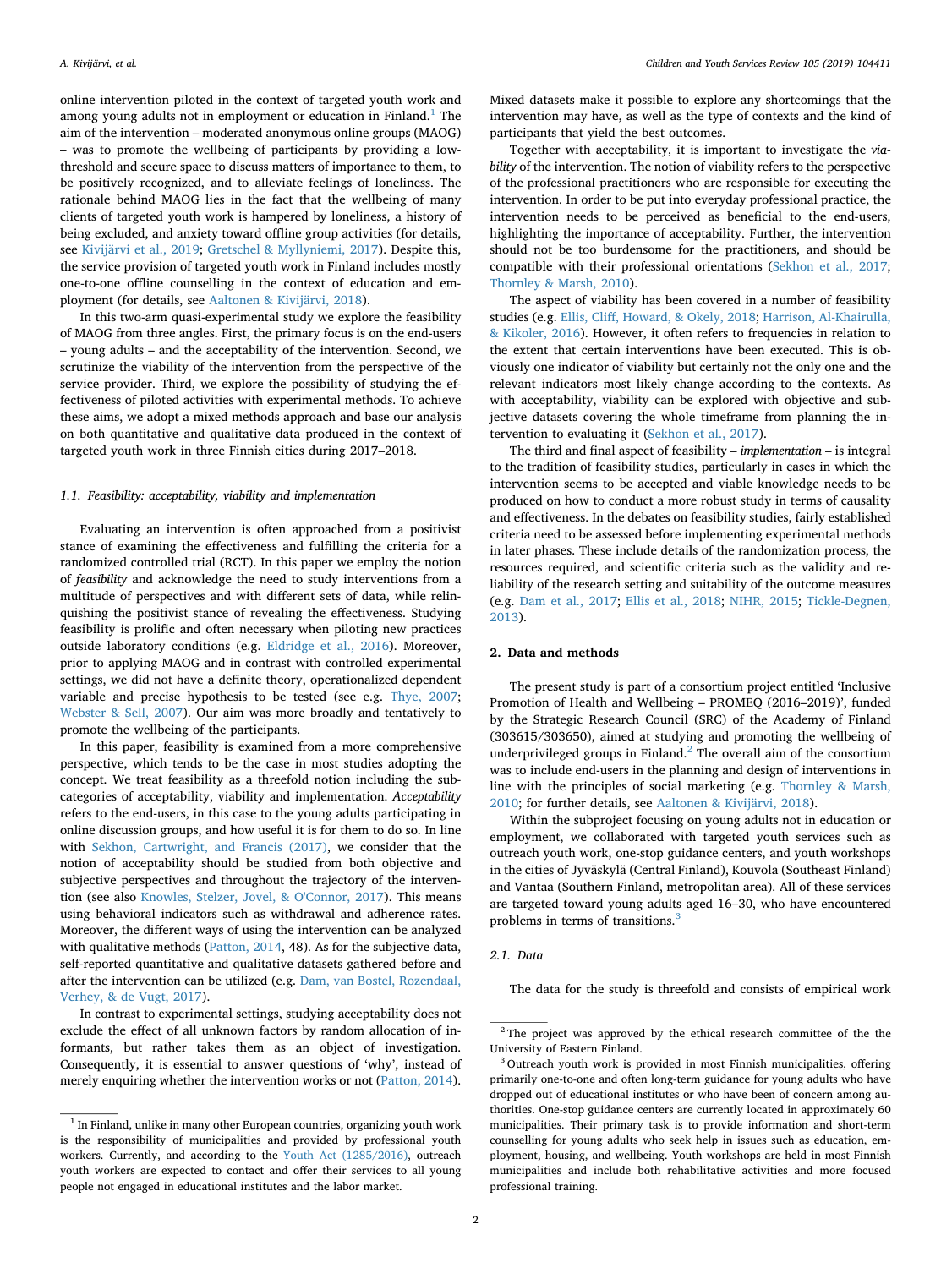<span id="page-2-0"></span>**Table 1**

|            | 1st dataset                                              | 2nd dataset                    | 3rd dataset                                             |
|------------|----------------------------------------------------------|--------------------------------|---------------------------------------------------------|
| Time       | 2016                                                     | 2017–2018                      | 2017                                                    |
| Format     | Group interviews and workshops                           | Baseline and follow-up surveys | Online discussions and feedback surveys                 |
| Informants | Youth workers ( $n = 30$ ) and young adults ( $n = 16$ ) | Young adults ( $n \leq 147$ )  | Young adults ( $n = 41$ ) and youth workers ( $n = 6$ ) |
| Analysis   | Oualitative                                              | Quantitative                   | Qualitative & quantitative                              |

conducted during 2016–2018 [\(Table 1\)](#page-2-0). The fieldwork began by arranging five group discussions with youth workers  $(n = 5 + 10 + 4 + 4 + 7 = 30)$  and two workshops with their young clients ( $n = 9 + 7 = 16$ ) to qualitatively examine the important aspects and needs in relation to the young adults' wellbeing, the opportunities afforded by digital methods, and the ways in which the young adults and the youth workers would build the online intervention. These discussions constitute the first dataset.

The second dataset is based on a two-arm and quasi-experimental setting. Baseline ( $n = 147$ ) and follow-up ( $n = 107$ ) surveys were conducted before the intervention and approximately two months after it, with a six-month interval between administering the two surveys.<sup>[4](#page-2-1)</sup> The questionnaires included mainly validated measures on living conditions, quality of life, social relations, trust, capabilities, service use and living habits. For the baseline survey, young adults were recruited through service desks and with the assistance of youth workers. Despite the wide age range catered for by the services, over half of the survey respondents were between 21 and 25, while one fourth were 16–20 and another fourth 26–30. Distribution according to gender was equal, insomuch as 50% were female, 45% male, and the rest chose either the option 'other' or 'would rather not say'. All baseline interviews were conducted in the presence of a researcher with the aim of testing the validity of the questionnaire, improving the reliability of the answers, and discussing issues of importance to the research participants. For the follow-up survey, respondents were sent a link to a digital questionnaire via smart phone or email.

After the baseline survey, four similar intervention groups with 8–14 participants were arranged. During the baseline interview, the majority of the participants ( $n = 91, 61.9%$ ) were interested in joining the online groups. A few of these were very keen on joining, while some volunteered probably out of a sense of obligation. Those who showed the most interest toward MAOG ( $n = 5$ ) were invited to join outside the procedure of randomization. Despite the relatively high initial interest, there were some difficulties in getting people signed in to the online platform after the randomization. As a result, re-randomization was required for two intervention groups to gain extra participants to join the discussions.

After randomization, re-randomization and the selection of certain participants, a total of 41 young adults were included in the four intervention groups, while the rest ( $n = 106$ ) constituted the control arm. The total allocation of participants during the project cycle is illustrated in [Fig. 1.](#page-3-0) In the end, 26 online group participants (63%) returned the feedback survey immediately after the MAOG. A feedback questionnaire with open-ended questions was also sent to the eight moderators, resulting in six responses.

The third dataset consists of the aforementioned feedback received and the actual discussions during the intervention. MAOG took place via a platform called heimo.co.<sup>[5](#page-2-2)</sup> Four nine-week groups with

discussants and moderators were organized by the researchers. In addition to inviting the participants to join the groups, the intervention was researcher-driven in terms of content as well, even though the ideas that the youth workers and young adults presented during the previous stages of the research process were taken into account while planning the intervention. While the young adults adopted a nickname, the moderators used their first names and were therefore potentially recognizable to some of the participants. The first two groups were moderated by two professional youth workers each, and the latter two groups had either one or two peer moderators in addition to two professionals. The peer moderators were young adults recruited from the first two groups. Each week, the moderators introduced a discussion theme in a new thread while all the previous threads remained open for discussion (see [Table 2\)](#page-3-1). Three researchers working on the project were also present in the groups observing and supporting $6$  the discussions.

#### *2.2. Measures and methods*

The combination of various datasets allowed us to apply both quantitative and qualitative methods in our analysis. Quantitatively, in addition to attrition and adherence rates and the intensity of participation (the number of posts and their combined word count per discussant) in the intervention arm, the key measures in this study are quality of life (QoL) and frequency of loneliness.

We apply the WHO definition of QoL as a subjective judgement of one's living conditions and see it as a multidimensional concept, including satisfaction toward physical functioning, mental health, social life and living environments [\(WHOQOL Group 1994](#page-8-14)). The WHOQOL-BREF instrument was used in the study, comprising all four dimensions of QoL. Each domain contained several five-point items, amounting to 24 altogether, which were transformed into a 0–100 scale, in which high scores indicated a better QoL and low scores a less favorable one.<sup>7</sup> For the purposes of this paper, all four domains were analyzed together, comprising a total level of QoL. When it came to the frequency of loneliness, the participants responded on a five-point scale ranging from never to constantly. The notion of loneliness refers to dissatisfaction with one's social relations and thus differs from being socially isolated or enjoying solitude. Both of these quite well-established indicators, QoL and loneliness, were used as outcome variables.

Further, the feedback survey for the young adults included measures on ways of using the MAOG, preferred discussion themes, ideas on how to improve the intervention, satisfaction with the technical functioning of the platform, overall estimation of the intervention, and the measure on the frequency of loneliness.

Quantitative analyses were conducted using descriptive indicators such as frequencies and variances. To test the significance of the differences between groups of respondents and between the baseline and follow-up surveys,  $x^2$  and paired samples *t*-tests were used.

<span id="page-2-1"></span><sup>&</sup>lt;sup>4</sup> The attrition rate was quite modest (27.2%), probably due to the inducement provided by vouchers  $(€10)$  and several reminders. The rate was highest among men, and those in the control group and in a relationship.

<span id="page-2-2"></span><sup>5</sup> Heimo.co (*heimo* translates as *tribe* in English) is a free online platform developed by Finnish youth workers to enhance supportive discussions for young adults on any issue that is deemed important. Since heimo.co can be used with a web browser, it is also accessible for those with no smart phones or permanent

<sup>(</sup>*footnote continued)*

subscriptions.

<span id="page-2-3"></span><sup>6</sup> The researchers (the first two authors of this article and M.Soc.Sc Martta Myllylä) 'liked' some of the posts written by the participants and occasionally commented on them briefly and in a positive tone.

<span id="page-2-4"></span> $7$  For more detailed information on individual domains and a description of the transformation of the scores, see the instructions by WHO (1996).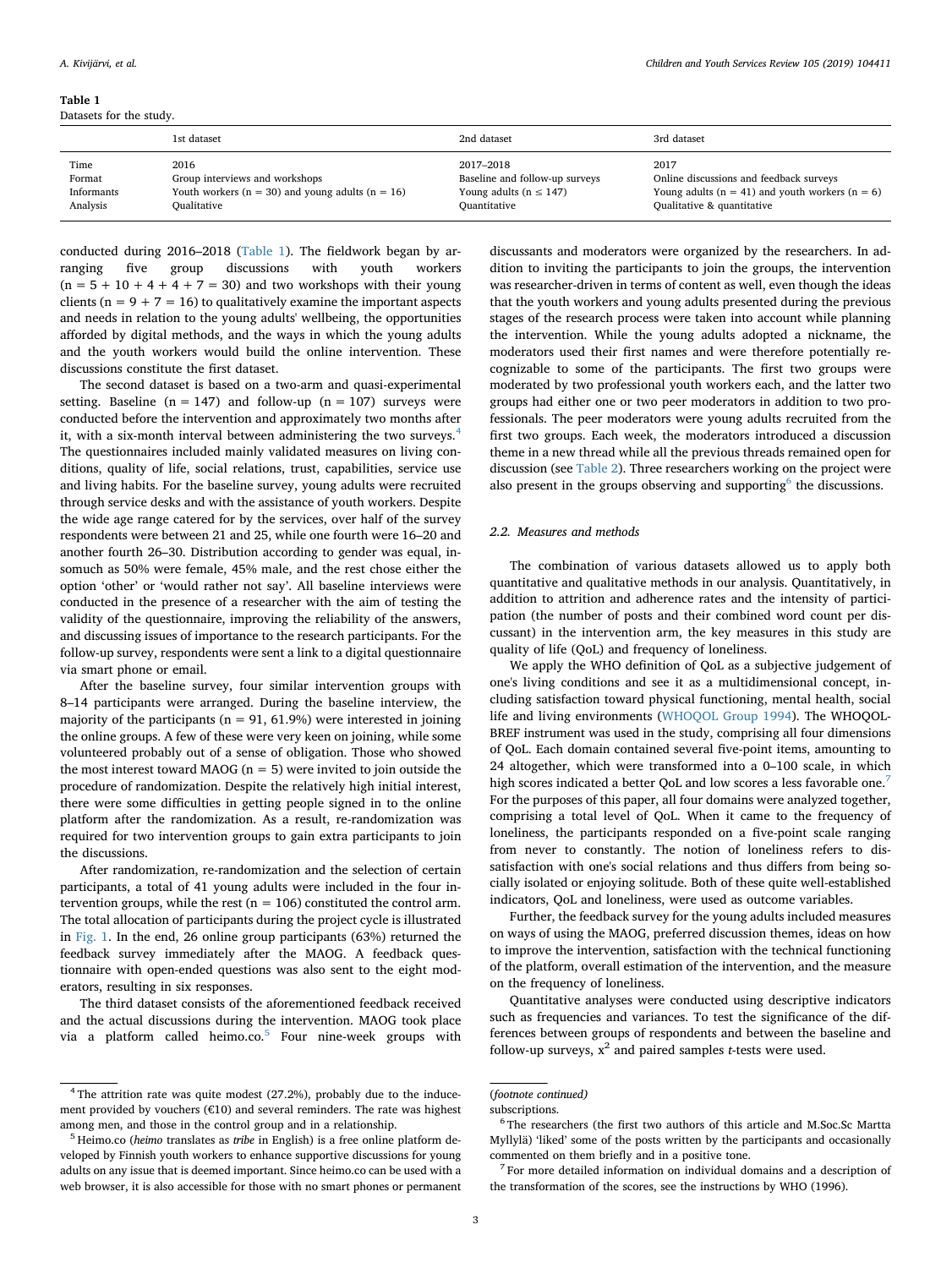<span id="page-3-0"></span>

**Fig. 1.** Allocation of participants in the intervention arm.

<span id="page-3-1"></span>

| Table 2<br>Discussion themes in the MAOG. |                                          |
|-------------------------------------------|------------------------------------------|
| Week 1                                    | Welcome and introduction to the platform |
| Week 2                                    | Feeling well and supporting others       |
| Week 3                                    | Friendships and loneliness               |
| Week 4                                    | Sleep                                    |
| Week 5                                    | Finances and housing                     |
| Week 6                                    | Making friends and dating                |
| Week 7                                    | Leisure activities                       |
| Week 8                                    | Welfare services                         |
| Week 9                                    | Closure and feedback                     |
|                                           |                                          |

Qualitatively, the analyses of different datasets were informed by the threefold notion of feasibility and by each other. Consequently, the exact foci of the analyses were defined along the trajectory of our empirical work and the intervention. Prior to the MAOG in late 2016 and early 2017, we analyzed how professionals and young adults commented on the idea of online group discussions as a component of targeted youth work. During the intervention, the ways in which discussants participated, as well as the content and the tone of their posts in the online discussions were scrutinized. We focused on the differences between online groups and sought ways to explain the variation in the discussion activity of the young adults. After the intervention, open-ended questions on its applicability and suggestions for how it could be improved were included in the feedback questionnaires distributed to the young adults and the moderators. The feedback from the young adults provided retrospective information on the acceptability of the MAOG, while the feedback from the moderators provided experience-based data on viability.

# **3. Results**

#### *3.1. Acceptability*

The tentative idea of the MAOG was discussed with the young adults during two workshops. The most frequently mentioned need for help was related to peer sociability, $8$  which could be interpreted as one indicator supporting the idea of the intervention, but the need for moderation, safety, a positive atmosphere and anonymity were also emphasized. During the baseline survey, a more detailed plan and an invitation to the online activities were presented to each respondent. As mentioned in [section 2.1,](#page-1-3) relatively keen initial interest ( $n = 91$ ) decreased during the period between the baseline survey and the start of the intervention  $(n = 41)$ .

According to the baseline survey, when compared to the control group ( $n = 106$ ), those who eventually joined the groups ( $n = 41$ ) suffered from relatively low QoL ( $p = .023$ ), were more likely to be single ( $p = .044$ ) and more active in social media ( $p = .021$ ). In addition to the variation between the intervention and control arms, variation was also apparent within those who enrolled in the online groups. An important variable explaining the variation was the intensity of participation, which varied between zero and 20 posts (mean =  $7.10$ ,  $S.E = 5.8$ ) during the discussions. The MAOG was probably most acceptable for 22 active discussants ( $\geq$ 7 posts). In comparison with 19 more passive writers ( $\leq$ 6 posts), active discussants suffered more from loneliness and poor QoL and had fewer contacts with their friends.

The above finding is closely related to targeted youth work and its varied clientele. According to the baseline survey, outreach work and rehabilitative workshops reach those with the most shortcomings in their wellbeing, while workshops providing professional training and one-stop guidance centers have clients with more short-term and specific needs for assistance (see [Aaltonen et al., 2018\)](#page-7-19). Consequently, those young adults reached through outreach work (mean  $= 8.0$ ) and rehabilitative workshops (9.2) tended to be more active in the online groups than those encountered in training workshops (5.5) and onestop guidance centers (5.5). Due to the small numbers, the above differences are not statistically significant.

Ostensibly, the acceptability of the online discussions was related to the identifiable discussion themes. Even though all the themes were set on the basis of information conducted among potential end-users, some themes were more or less rejected by the discussants. Judging by the degree of the observed discussion activity and the feedback received, the most acceptable discussion themes were related to social relationships and loneliness. This again indicates that the intervention was probably most accepted by those who experienced loneliness relatively often.

Previous studies (e.g. [Qu & Lee, 2011:](#page-8-15) 1262; [Pendry & Salvatore,](#page-8-0) [2015\)](#page-8-0) on the wellbeing effects of online discussion platforms share the

<span id="page-3-2"></span><sup>8</sup> Information on the need for support was gathered via anonymous Post-it Notes. Peer sociability was mentioned in 16 out of 71 suggestions. Other frequent support requests that were mentioned included mental health (12), study/work (6), and conversational help (5).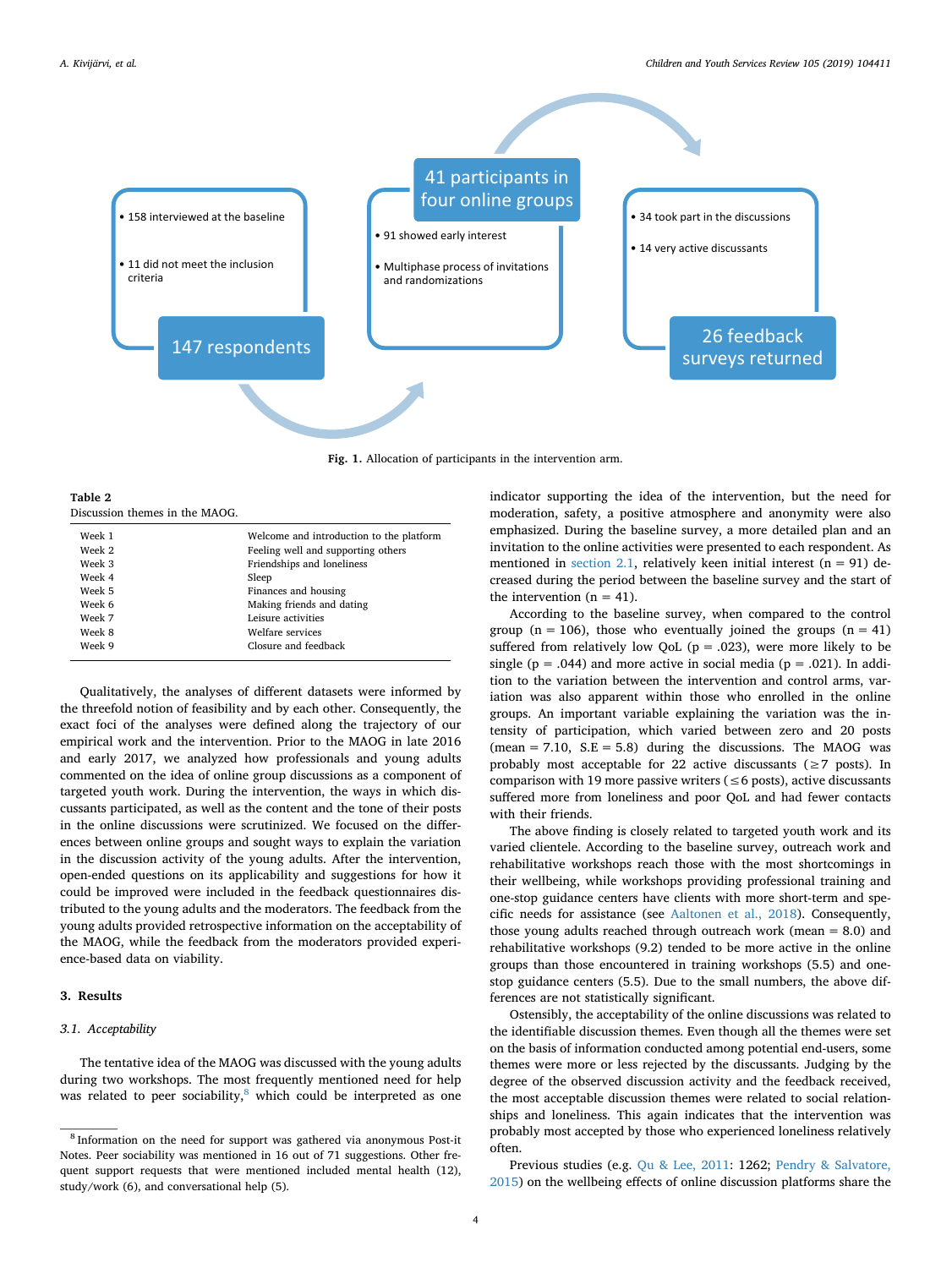view that it is important to identify with others in the group. For many of the active discussants, the common denominator was being excluded from peer circles. Co-discussants often reacted to disclosures on such themes by being empathetic and sharing similar experiences. As for the other themes, a similar type of dialog rarely occurred.

Post 1: *I have difficulties in making and maintaining social contacts. A couple of years ago I was diagnosed with a fear of social situations […] In elementary school I was bullied […] and it had a strong effect on my self-confidence and sociability.*

Post 2: *I was also suffering from isolation from friends and loneliness about a year ago when I was in vocational school.*

Post 8: *I was bullied in elementary school as well […]. As a child I had no self-confidence and I could not approach my peers without an obvious reason.*

In addition to activity at an individual level, there was some variation between the four discussion groups [\(Table 3\)](#page-4-0). The most notable finding in this respect concerned the difference between the second group and the others. The number of active discussants and mean levels of posts and word count per discussant were relatively modest in the second group. This might be explained by the fact that the acceptability of the MAOG is partly dependent on the groups and their dynamics.

One factor associated with activity encouraging group dynamics could be the peer moderators (the role of professional moderators is discussed in [section 3.2\)](#page-5-0) that were recruited to enhance dialog between discussants instead of only posting an 'answer' to each theme. While the benefits of having peer moderators are not clear in the data, they can generate extra activity by sharing their identifiable experiences and by recognizing other discussants and their perspectives. Similarly to the professional moderators, the peer moderators also contributed to building a positive discussion culture: *Your story was like my own*: *D I agree with you on almost everything.*

The discussion culture formed at the beginning of the online groups probably had an influence on the group dynamics throughout their trajectories. For the most part, discussions in all of the groups were positive and supportive. However, in the second group some provocative comments were posted during the first weeks such as: *Not everybody deserves friends*. This ambivalent discussion culture at the outset might have caused group members to become more wary. In contrast to the other three groups, the posts in the second group were quite short and impersonal.

The feedback survey distributed immediately after the discussions was returned by 26 out of 41 participants. Quite expectedly, the response rate was high for active discussants (20/22) and modest for passive ones (6/19). It is not surprising, therefore, that most of the respondents were satisfied with the online activities. The median overall rating given to the intervention was 4/5. More importantly, eight respondents reported having discussed matters that they had previously kept to themselves. For some of the participants, the online groups functioned as a forum for disclosure and testing one's ideas among a peer group – often in relation to the themes of loneliness or mental health: *You rarely talk anywhere about these types of issues.*

Despite the positive feedback, the survey included indications of

#### <span id="page-4-0"></span>**Table 3**

The four online groups and their variation according to intensity of participation.

|                                    | Group 1 | Group 2  | Group 3 | Group 4 |
|------------------------------------|---------|----------|---------|---------|
| Participants                       | 14      | 10       | 10      | 11      |
| Ratio (active/passive discussants) | 1.8     | 0.4      | 1.0     | 0.8     |
| Posts/participant                  | 7.9     | 5.1      | 6.7     | 5.8     |
| Words/participant                  | 362     | 99       | 338     | 396     |
| Peer moderators                    | 0       | $\Omega$ | 2       |         |
| Comments/youth workers             | 47      | 35       | 50      | 34      |

disappointment as well. During the research process, some participants expressed hopes of making new friends through the MAOG, but to our knowledge this did not happen.<sup>[9](#page-4-1)</sup> These unmet expectations might have been manifested in the feedback survey as well. Some respondents expressed a wish for more lasting and in-depth discussions and more posts by others: *I would have liked more discussion.* This indicates that the online group methods have the potential to be enhanced.

Lastly, evidence of the efficacy of the MAOG is ambivalent [\(Figs. 2 &](#page-5-1) [3](#page-5-1)). No statistically significant changes in QoL or loneliness could be observed among the research participants or between the two arms of the study. When looking at both QoL and loneliness, it can be observed that levels remained the same for the control group and for active discussants. For passive discussants, a slight drop in QoL and a rise in the level of loneliness was observed.

Obviously, the drop in QoL and increase in loneliness among passive discussants was an unexpectedly negative outcome. During the discussions, no signs of harmful effects could be observed. The selection between and also within the two arms might mask the reasons for the drop. Some of the research participants were met the same day they had decided to resort to targeted youth work, which might indicate a worsening condition. Moreover, some evidence emerged from passive discussants via the feedback survey, text messages and emails that they had dropped out of the intervention because of their worsening situation. $10$ 

*During the fall, I didn't have enough strength to even take a look at the email notifications sent by the heimo system.*

*I'm sorry for my silence. My condition has been poor lately and someone close to me passed away a couple of weeks ago. I haven't been able to do anything extra. Therefore, I have to drop out of the research.*

Consequently, there is no evidence that the intervention would have caused the decrease in the wellbeing of passive discussants. Probably the strongest argument for this is that most of the passive discussants did not visit the online groups at all. The system was not designed to gather any data on 'lurkers', namely silent observers of the discussions. $^{11}$ 

For the active discussants, there were some indications of the possible efficacy of the MAOG in terms of a slight decrease in loneliness immediately after the intervention. As the feedback survey was returned by a great majority of the active discussants, data was generated on the frequency of loneliness in three different waves ([Fig. 3](#page-5-2)). These measures again indicate that the online discussions very likely did not worsen the situation for those who actually participated. However, in the follow-up survey, the frequency of loneliness reverted to the baseline level. Again, due to the small sample size and minor fluctuations, these changes and their differences are not statistically significant.

<span id="page-4-2"></span><sup>10</sup> Other, more mundane reasons were also given for passivity during the discussions. Some were busy with their new jobs or life in general. Some had simply forgotten the discussions and one participant cited a broken computer.

<span id="page-4-3"></span> $11$  In the feedback survey, only one passive discussant reported having visited the online platform more than once a week. It should also be remembered that fifteen online group participants did not respond to the feedback survey. However, it is likely that those who did not respond included some 'lurkers', and were more likely to be those who visited the platform rarely or not at all.

<span id="page-4-1"></span><sup>&</sup>lt;sup>9</sup> In the feedback survey, none of the respondents reported having written private messages to other group members. Moreover, at the end of the discussions, the opportunity for an offline meeting was offered to all online groups. Only the first group took part in such a meeting, but it did not appear to lead to any exchange of contact information (two researchers were present during the meeting). The second and fourth groups expressed no interest in arranging a meeting. The third group expressed some interest but due to timeframes and the need to travel (the group included participants from two cities), the meeting never took place.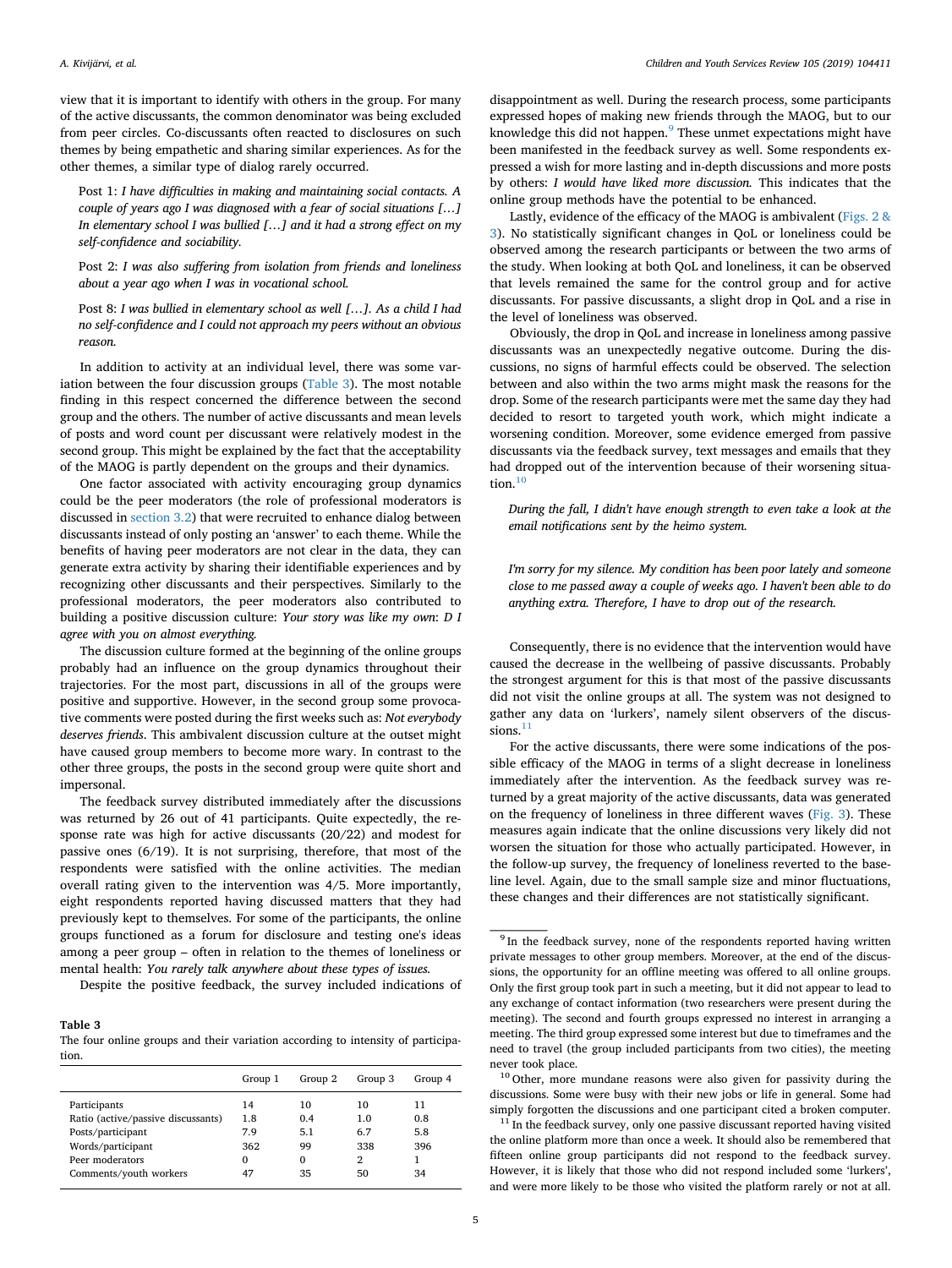<span id="page-5-1"></span>

**Fig. 2.** Change in the QoL (0−100) for different groups of respondents in two waves.

<span id="page-5-2"></span>

**Fig. 3.** Changes in the frequency of loneliness (1–5) for different groups of respondents in two or three waves.

#### <span id="page-5-0"></span>*3.2. Viability*

In the group discussions conducted with the youth workers, they acknowledged that loneliness and anxiety about face-to-face sociability were significant issues for many of their clients. The youth workers indicated that some of the young adults had extensive histories of being excluded from peer groups. To this end, a group-based online intervention seemed to have potential.

*It would be great if we could organize some kind of peer support groups for those who feel lonely and who have been bullied. These are very common occurrences for our young people.*

Despite the above views, the professionals expressed reservations about including online group activities in the targeted youth work repertoire. Most Finnish youth workers are trained to be experts in group processes, and group methods (e.g. facilitating activities at youth centers) predominate in youth work among teens (e.g. [Kiilakoski &](#page-7-20) [Kivijärvi, 2015](#page-7-20)). However, for young adults, the individualistic orientation tends to be strong and most effort is put into one-to-one counselling [\(Aaltonen & Kivijärvi, 2018\)](#page-7-13). This is quite understandable given that the success of targeted youth work is measured by the ob-jective outcomes of education and employment.<sup>[12](#page-5-3)</sup> As one youth worker put it:

*For me, the day-to-day work is number one, meaning individual tutoring. I don't think that I can commit to this [intervention].*

In addition, some expressed doubts about the basic premise of the intervention. These doubts were twofold. First, some were skeptical as to whether young adults would join the online groups at all. Many youth workers had discouraging experiences while trying to organize group activities. Second, some professionals had misgivings about the detrimental conversational culture on online platforms and the potential for too explicit disclosures, and were concerned that they might impose unnecessary burdens on both discussants and moderators. Hence, there was concern that instead of promoting the wellbeing of young adults, online group activities would hamper it.

*I don't see any real need for this. The work we do is so personal and private.*

*If somebody in the online group decides that this is the day that they slit their wrists, who will react to that? And if somebody else replies, 'Yeah, go head', who is responsible?*

Further concerns revolved around the practical arrangements. In line with information gained during youth workshops, one concern related to finding an accessible online platform that would provide a safe space and complete anonymity for participants. Moreover, several youth workers lacked confidence in their own abilities when it came to working in online contexts.

To summarize, even though online groups were seen as potentially beneficial for some young adults, youth workers raised several concerns prior to the intervention. Consequently, only a few professionals volunteered after the first round of enquiries. However, as noted in the previous section, most of the concerns were not borne out during the intervention. Obviously, there was some variation during the online discussions with regard to moderators' intensity and style of participation. MAOG was considered most viable among professionals with a relatively strong orientation toward working with groups. In the context of targeted youth work, this type of orientation is most likely to be found in the youth workshops, where activities largely take place within a group, while outreach work and one-stop guidance centers are mostly based on individual counselling.

During the discussions, moderators from the youth workshops took a rather strong role in encouraging the young adults to write about their experiences. In practice, encouragement entailed positive acknowledgement, posing probing questions, and urging participants to keep writing. Moderators with a group orientation also related their own experiences and thoughts.

*Thank you for your comments so far! Really thought-provoking, brave and open comments about the linked story. Every comment is important. Is there anyone else who would like to share their thoughts on this?*

*This reminds me of my own youth when hanging out with friends was the number one thing and studying… well, motivation was lacking…*

Different orientations toward being a professional moderator were reflected in the quantitative outcomes as well. The two groups moderated by youth workshop professionals included 47 and 50 posts by moderators, while the number of moderator posts in the other two groups led by more individual-orientated outreach and guidance center workers amounted to 34 and 35. Relatedly, moderator activity was positively associated with the activity of the young adult discussants (see [Table 3\)](#page-4-0). As a result, it is possible that the perceived viability of professionals is transformed into acceptability and eventually wellbeing effects for end-users.

After the intervention, six feedback surveys were returned by four different moderators. The tone of the feedback was positive in two respects. First, the professionals commented about putting their abilities in working in online contexts into practice, and that moderating was not too burdensome. The most time-consuming planning and organizing work was done by the researchers, and hence the working time invested by the youth workers in moderating was approximately one hour per week. With careful preparation, intervention is therefore quite affordable even for organizations with modest budgets.

Those respondents who moderated lively discussions were surprised about the straightforward nature of the discussions: *I was positively surprised about how much and how openly the young people wrote about different topics*. On the other hand, one moderator of a more passive group was disappointed with the amount of discussion: *I wasn't expecting it to be so quiet*. Something that seemed to be common to all of the moderators was hesitation over how active a role one should take in leading discussions and supporting discussants: *This was new for me. I was pretty cautious at first when posting comments.* This observation,

<span id="page-5-3"></span><sup>&</sup>lt;sup>12</sup> There are currently at least three projects underway in Finland investigating the effectiveness of targeted youth work by the levels of enrolment in educational institutes and employment status. The Finnish Youth Research Society, Juvenia (a youth research department in the South-Eastern Finland University of Applied Sciences) and the National Audit Office of Finland coordinate these projects.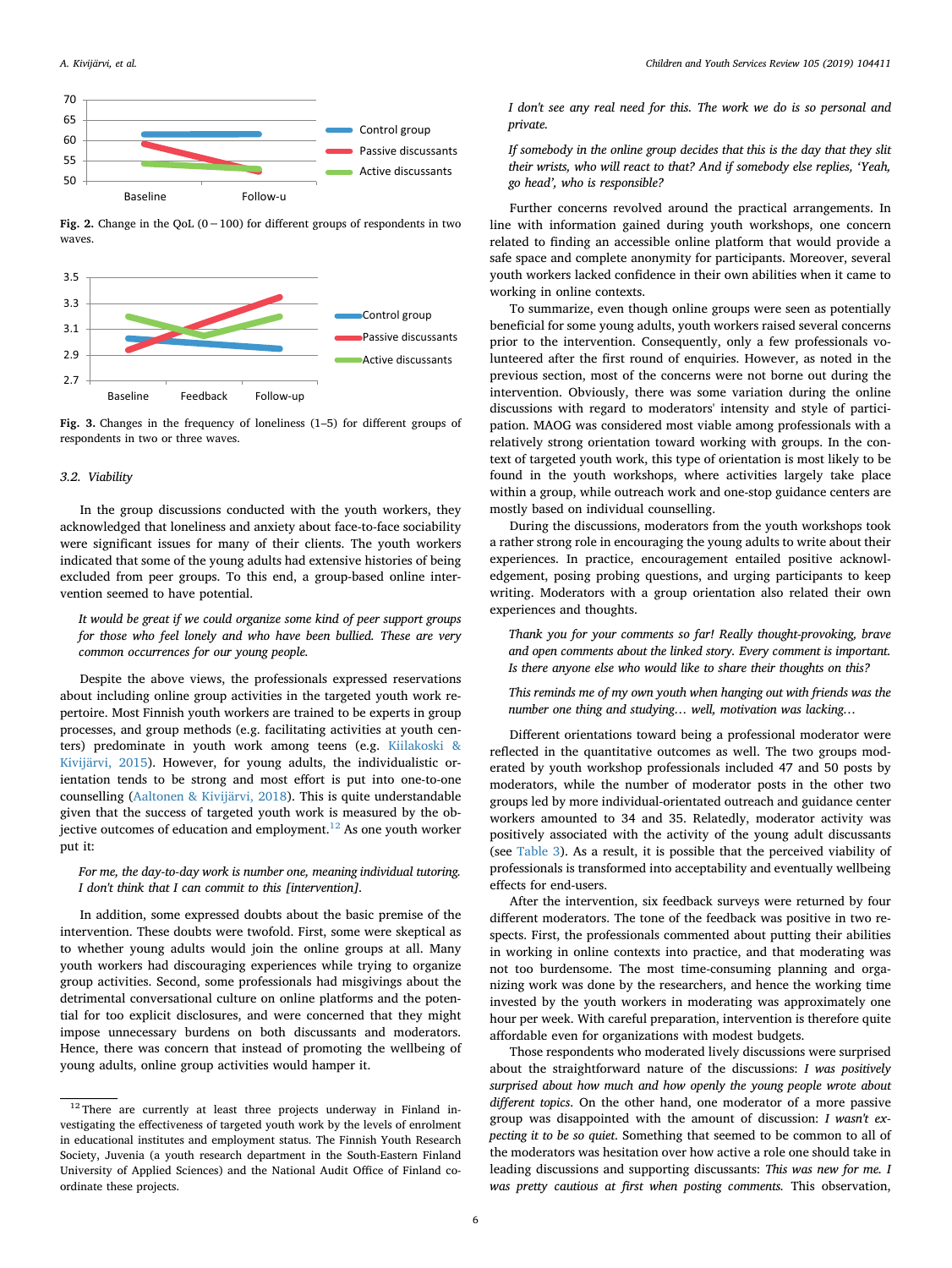again, emphasizes the distance between targeted youth work and online group methods.

#### *3.3. Implementation*

This study was a non-recurring pilot. For this reason, the future directions and criteria for conducting controlled experimental research need to be discussed. Successful implementation of an experimental setting seems to be quite challenging in the context of targeted youth work and group activities for a number of reasons.

First, there will probably be a great deal of self-selection between control and intervention groups. Second, the delay between the baseline survey and invitations to online groups might be too long and complicated for many potential participants, reducing the adherence rates in the intervention arm. Third, quite a high attrition rate is expected, particularly among the control group. A certain amount of attrition has to be accepted when outcome measures such as QoL and loneliness have to be self-reported. On a positive note, all of the key outcome measures proved to be reliable and valid for the vast majority of the participants (see e.g. [Kivijärvi et al., 2019](#page-7-11)).

To resolve the problems outlined above, a different type of research setting needs to be established ([Fig. 4](#page-6-0)). The results based on acceptability and viability indicated that the intervention should be promoted among clients of outreach work and rehabilitative workshops in particular. The first step would be to establish online group activities as a component of these services in a city large enough to guarantee a sufficient number of potential participants. The intervention would be offered to all clients of these services, while moderators would be recruited among workshop professionals. Subsequently, in order to control self-selection between the two study arms, the control population should be recruited among clients of the same services who reside in a different but similar city, and who would therefore have no possibility of enrolling in the intervention group.

Established online groups as a component of targeted youth work would also help to resolve the problem of delay. In line with the feedback provided by some of the online discussants, the digital groups need not be restricted to certain timeframes and could be open to new members. Consequently, all those interested could sign into online groups immediately after enrolment in youth services and filling out the baseline questionnaire. In the follow-up surveys, the length and intensity of online participation would be reported. To avoid attrition in all study arms, some resources should be allocated for vouchers to incentivize the return of questionnaires.

#### **4. Discussion**

In this study we have investigated the feasibility of digital group methods as a piloted component of targeted youth work. In the previous literature, feasibility studies have assessed "whether a future study, project or development can be done" [\(Eldridge et al., 2016,](#page-7-14) 15–16), or have tried out "pieces of the RCT" ([Tickle-Degnen, 2013](#page-8-12), 172). In our case, the feasibility of the piloted intervention was examined in a context in which there was much uncertainty and little previous evidence. The aim was to uncover some of the inherent benefits and problems related to the intervention and to lay the foundation for further enquiries.

To accomplish these tasks, we scrutinized the acceptability, viability and future implementation of the pilot. Studying the causal mechanisms and effectiveness is time-consuming and costly, particularly in occupational and real-life surroundings. Therefore, before investing in experimental research, one should have evidence that the pilot is relevant for end-users [\(Huppert, 2014\)](#page-7-21), practical for practitioners ([Thornley & Marsh, 2010\)](#page-8-10), and analyzable with experimental methods.

#### *4.1. Key results*

The acceptability of the piloted intervention varied between different end-users. Acceptability was highest among those who suffered from poor QoL and loneliness and who had difficulties in engaging with face-to-face groups. In the context of Finnish targeted youth work, these types of young adults are most likely encountered in rehabilitative workshops and outreach youth work. The intervention should thus have a more specific target group.

The results concerning viability were ambivalent. Establishing digital group methods for a service provision which is dominated by oneto-one offline practices turned out to be challenging, even though youth workers recognized a need for the type of activities that MAOG provided. Those professionals who were responsible for moderating the online groups were relatively satisfied, did not see the task as particularly burdensome, and reported that they had enhanced their

<span id="page-6-0"></span>

**Fig. 4.** An experimental setting to study the effectiveness of MAOG as a component of targeted youth work.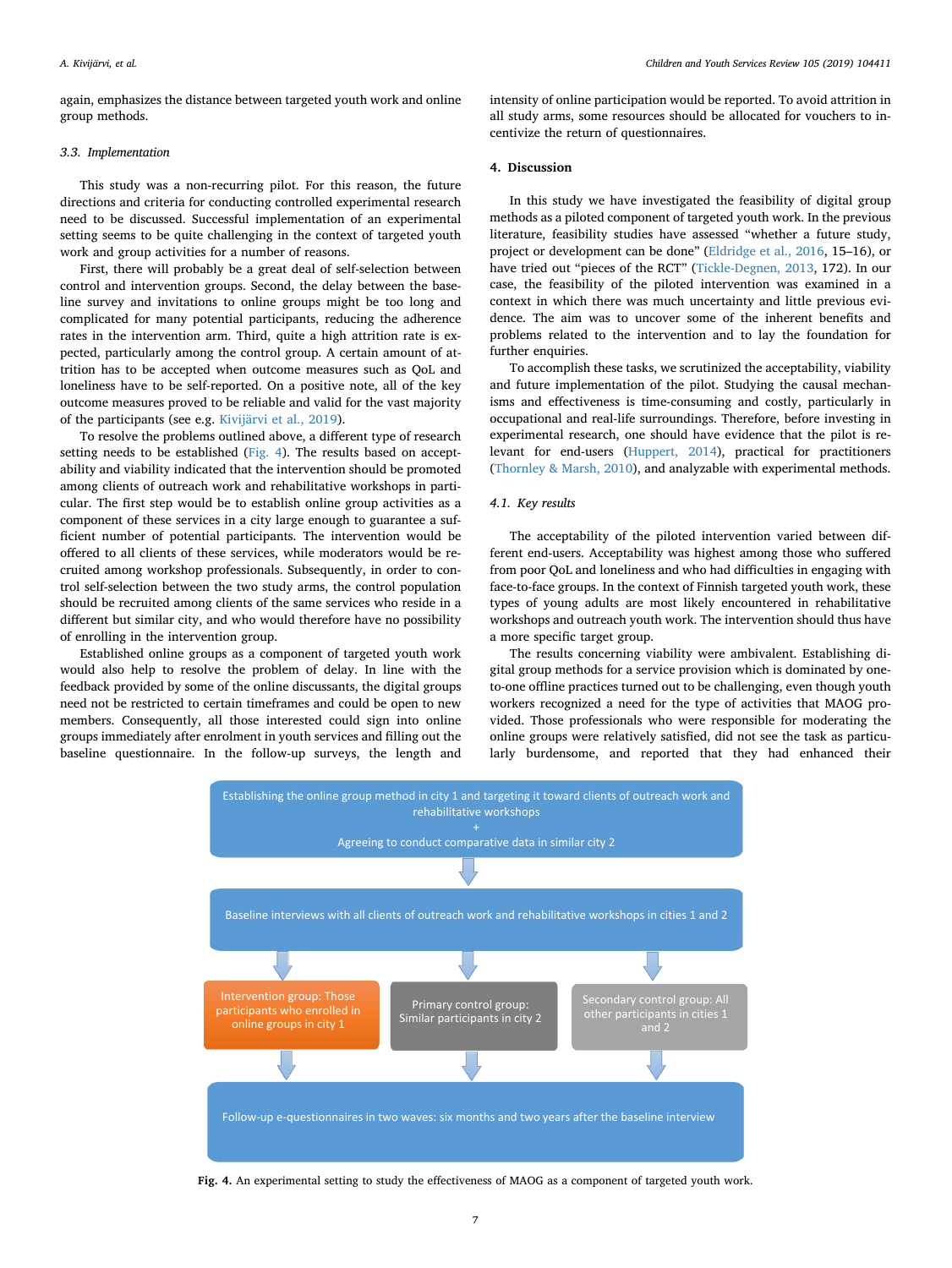capabilities of working in online contexts. It seems evident that many youth work organizations would benefit from training staff in the skills needed in online contexts.

Implementing an experimental study in the future, and reducing participant selection, unnecessary delays and attrition, requires making some modifications to the research setting. The main lesson learned in this study is that the randomization process should be revised. Instead of randomizing voluntary participants within cities, the setting should be based on reasoning between cities and their young adult inhabitants in similar situations.

#### *4.2. Strengths and limitations*

The main strength of the study has been the ability to resort to manifold datasets produced among a hard-to-reach group, coupled with mixed methods analysis including engagement with both end-users and practitioners. Moreover, using different datasets facilitated scrutinizing the intervention from different perspectives and interpreting the results in a rigorous way. In the context of intervention studies, this has enabled us to answer 'why' questions ([Patton, 2014](#page-8-9)), such as why did the intervention work for some end-users and not for others, why were there differences between the intervention groups, and why did some youth workers regard the intervention as more viable than others.

Despite the strengths, some limitations can also be identified. Little can be said about the efficacy of the intervention due to the selection and rather small number of participants. Moreover, the results concerning the possible efficacy in terms of wellbeing are quite modest. There is uncertainty about the best outcome measures when exploring the impact of group-based methods in the context of youth work (e.g. [Ord et al., 2018\)](#page-8-5). In addition to wellbeing and loneliness, the outcome might be, for instance, non-formal learning or increased knowledge of the self. A further limitation is that the study comprised only two arms. All of the participants in the intervention arm were offered the same inflexible and possibly outdated web platform. There is some evidence in the literature that more sophisticated platforms based on virtual reality could be more attractive for end-users ([Knowles et al., 2017\)](#page-7-15).

#### **5. Conclusions**

It is well known that peer relations are highly important for young people and young adults. A normative expectation is that a great deal of time is invested in friends while detaching from childhood families, and when not yet attached to long-term romantic relationships and the labor market (e.g. [Furlong, 2012\)](#page-7-22). Despite this, there are few if any public services for young adults focusing on peer and group relations. These issues are addressed in the domains of civil society and private life.

When it comes to teens, peer relations are the focal point of youth work in Finland and in most other European countries as well. On an international scale, youth work is a rather strong profession in Finland, funded by the state and the Church while being implemented by municipalities, NGOs and parishes. However, for young adults, youth work service provision largely comprises one-to-one counselling aimed at guiding them through the transitions toward the labor market. Taking into account the fact that a considerable number of young adult clients suffer from loneliness and have protracted difficulties in joining face-toface groups, it seems evident that interventions based on online and group-oriented methods have potential. In terms of the trial presented in this paper, we cannot claim to have found an all-encompassing solution to the problem, but nonetheless an idea worth developing.

## **Conflict of interests**

There are no conflicts of interest for the authors.

#### **Funding source**

Strategic Research Council (SRC) of the Academy of Finland (303615/303650).

#### **References**

- <span id="page-7-13"></span>Aaltonen, S., & Kivijärvi, A. (2018). Disrupting professionals with a research-driven intervention. Researcher-gatekeeper negotiations in the context of targeted youth services. *Qualitative Social Work*. <https://doi.org/10.1177/1473325018757080> [Published online 6.2.2018](https://doi.org/10.1177/1473325018757080).
- <span id="page-7-19"></span>Aaltonen, S., Kivijärvi, A., & Myllylä M. (2018). Työn ja koulutuksen ulkopuolella olevien nuorten aikuisten koettu hyvinvointi [Subjective wellbeing of young adults not in employment and education]. *Yhteiskuntapolitiikka*. Published online 1.11.2018 [http://urn.fi/URN:NBN:fi-fe2018110147048.](http://urn.fi/URN:NBN:fi-fe2018110147048)
- <span id="page-7-4"></span>Baños, R., Etchemendy, E., Mira, A., Riva, G., Gaggioli, A., & Botella, C. (2017). Online positive interventions to promote well-being and resilience in the adolescent population: A narrative review. *Frontiers in Psychiatry, 8*(10), [https://doi.org/10.3389/](https://doi.org/10.3389/fpsyt.2017.00010) [fpsyt.2017.00010](https://doi.org/10.3389/fpsyt.2017.00010).
- <span id="page-7-7"></span>Batsleer, J. (2008). *[Informal learning in youth work.](http://refhub.elsevier.com/S0190-7409(19)30199-9/rf0010)* London: Sage.
- <span id="page-7-2"></span>[Best, P., Manktelow, R., & Taylor, B. \(2014\). Online communication, social media and](http://refhub.elsevier.com/S0190-7409(19)30199-9/rf0015) [adolescent wellbeing: A systematic narrative review.](http://refhub.elsevier.com/S0190-7409(19)30199-9/rf0015) *Children and Youth Services [Review, 41](http://refhub.elsevier.com/S0190-7409(19)30199-9/rf0015)*, 27–36.
- <span id="page-7-5"></span>[Burns, J. \(2011\). Enabling all young Australians to grow up safe, happy, healthy and](http://refhub.elsevier.com/S0190-7409(19)30199-9/rf0020) [resilient: A collaboration for young people, technology and wellbeing.](http://refhub.elsevier.com/S0190-7409(19)30199-9/rf0020) *Australasian [Psychiatry, 19](http://refhub.elsevier.com/S0190-7409(19)30199-9/rf0020)*(1), 62–64.
- <span id="page-7-1"></span>Calhoun, C. (1998). Community without propinquity revisited: Communications technology and the transformation of the urban public sphere. *Sociological Inquiry, 68*(3), 373–397. <https://doi.org/10.1111/j.1475-682X.1998.tb00474.x>.
- <span id="page-7-3"></span>Collin, P., Metcalf, A., Stephens-Reicher, J., Blanchard, M., Herrman, H., Rahilly, K., & Burns, J. (2011). ReachOut.com: The role of an online service for promoting helpseeking in young people. *Advances in Mental Health, 10*(1), 36–48. [https://doi.org/10.](https://doi.org/10.5172/jamh.2011.10.1.39) [5172/jamh.2011.10.1.39.](https://doi.org/10.5172/jamh.2011.10.1.39)
- <span id="page-7-16"></span>Dam, A., van Bostel, M., Rozendaal, N., Verhey, F., & de Vugt, M. (2017). Development and feasibility of Inlife: A pilot study of an online social support intervention for informal caregivers of people with dementia. *PLoS ONE, 12*(9), [https://doi.org/10.](https://doi.org/10.1371/journal.pone.0183386) [1371/journal.pone.0183386.](https://doi.org/10.1371/journal.pone.0183386)
- <span id="page-7-9"></span>Davies, B. (2019). *[Austerity, youth policy and the deconstruction of the youth Service in](http://refhub.elsevier.com/S0190-7409(19)30199-9/rf0040) England.* [London: Palgrave Macmillan](http://refhub.elsevier.com/S0190-7409(19)30199-9/rf0040).
- <span id="page-7-14"></span>Eldridge, S., Lancaster, G., Campbell, M., Thabane, L., Hopewell, S., Coleman, C., & Bond, C. (2016). Defining feasibility and pilot studies in preparation for randomised controlled trials: Development of a conceptual framework. *PLoS ONE, 11*(3), [https://doi.](https://doi.org/10.1371/journal.pone.0150205) [org/10.1371/journal.pone.0150205](https://doi.org/10.1371/journal.pone.0150205).
- <span id="page-7-17"></span>Ellis, Y., Cliff, D., Howard, S., & Okely, A. (2018). Feasibility, acceptability, and potential efficacy of a childcare-based intervention to reduce sitting time among pre-schoolers: A pilot randomised controlled trial. *Journal of Sports Sciences*. [https://doi.org/10.](https://doi.org/10.11080/02640414.2018.1486362) [11080/02640414.2018.1486362](https://doi.org/10.11080/02640414.2018.1486362) Published online 18 June 2018.
- <span id="page-7-8"></span>[Fitzsimons, A., Hope, M., Cooper, C., & Russel, K. \(2012\).](http://refhub.elsevier.com/S0190-7409(19)30199-9/rf0055) *Empowerment and participation [in youth work.](http://refhub.elsevier.com/S0190-7409(19)30199-9/rf0055)* London: Sage.
- <span id="page-7-22"></span>Furlong, A. (2012). *[Youth studies. An introduction.](http://refhub.elsevier.com/S0190-7409(19)30199-9/rf0060)* London: Routledge.
- <span id="page-7-12"></span>Gretschel, A., & Myllyniemi, S. (2017). *[Työtä, koulutus- tai harjoittelupaikkaa ilman olevien](http://refhub.elsevier.com/S0190-7409(19)30199-9/rf0065) [nuorten käsityksiä tulevaisuudesta, demokratiasta ja julkisista palveluista –](http://refhub.elsevier.com/S0190-7409(19)30199-9/rf0065) [Nuorisobarometrin erillisnäyte/aineistonkeruu \[Perceptions of young people not in em](http://refhub.elsevier.com/S0190-7409(19)30199-9/rf0065)[ployment, education or training about the future, democracy and public services\].](http://refhub.elsevier.com/S0190-7409(19)30199-9/rf0065)* Helsinki: [Youth Research Society](http://refhub.elsevier.com/S0190-7409(19)30199-9/rf0065).
- <span id="page-7-18"></span>Harrison, A., Al-Khairulla, H., & Kikoler, M. (2016). The feasibility, acceptability and possible benefit of a positive psychology intervention group in an adolescent inpatient eating disorder service. *The Journal of Positive Psychology, 11*(5), 449–459. <https://doi.org/10.1080/17439760.2015.1117125>.
- <span id="page-7-0"></span>[Hendry, N., Robards, B., & Stanford, S. \(2017\). Beyond social media panics and mental](http://refhub.elsevier.com/S0190-7409(19)30199-9/rf0075) [health risk for young people. In S. Stanford, N. R. Heller, E. Sharland, & J. Warner](http://refhub.elsevier.com/S0190-7409(19)30199-9/rf0075) (Eds.). *[Beyond the risk paradigm in mental health](http://refhub.elsevier.com/S0190-7409(19)30199-9/rf0075)* (pp. 135–154). London: Palgrave [Macmillan](http://refhub.elsevier.com/S0190-7409(19)30199-9/rf0075).
- <span id="page-7-21"></span>[Huppert, F. A. \(2014\). The state of wellbeing science concepts, measures, interventions,](http://refhub.elsevier.com/S0190-7409(19)30199-9/rf0080) [and policies. In F. A. Huppert, & C. L. Cooper \(Eds.\).](http://refhub.elsevier.com/S0190-7409(19)30199-9/rf0080) *Wellbeing: A complete reference [guide, volume VI, interventions and policies to enhance wellbeing](http://refhub.elsevier.com/S0190-7409(19)30199-9/rf0080)* (pp. 1–49). New Jersey: [Wiley Blackwell](http://refhub.elsevier.com/S0190-7409(19)30199-9/rf0080).
- <span id="page-7-20"></span>[Kiilakoski, T., & Kivijärvi, A. \(2015\). Youth clubs as spaces of non-formal learning: pro](http://refhub.elsevier.com/S0190-7409(19)30199-9/rf2015)[fessional idealism meets the spatiality experienced by young people in Finland.](http://refhub.elsevier.com/S0190-7409(19)30199-9/rf2015) *[Studies in Continuing Education, 37](http://refhub.elsevier.com/S0190-7409(19)30199-9/rf2015)*(1), 47–61.
- <span id="page-7-11"></span>Kivijärvi, A., Aaltonen, S., Forma, L., Partanen, J., Myllylä, M., & Rissanen, P. (2019). Quality of life among young finnish adults not in employment or education. *Applied Research in Quality of Life*. <https://doi.org/10.1007/s11482-018-9687-z> Published [online 2.1.2019](https://doi.org/10.1007/s11482-018-9687-z).
- <span id="page-7-10"></span>Kiviniemi, J., & Tuominen, S. (2017). *[Digital youth work – A Finnish perspective.](http://refhub.elsevier.com/S0190-7409(19)30199-9/rf0085)* Helsinki: [Verke.](http://refhub.elsevier.com/S0190-7409(19)30199-9/rf0085)
- <span id="page-7-15"></span>Knowles, L. M., Stelzer, E.-M., Jovel, K. S., & O'Connor, M.-F. (2017). A pilot study of virtual support for grief: Feasibility, acceptability and preliminary outcomes. *Computers in Human Behavior, 73*, 650–658. [https://doi.org/10.1016/j.chb.2017.04.](https://doi.org/10.1016/j.chb.2017.04.005) [005](https://doi.org/10.1016/j.chb.2017.04.005).
- <span id="page-7-6"></span>Law, Y. W., Kwok, C. L., Chan, P. Y., Chan, M., & Yip, P. (2019). Online social work engagement and empowerment for young internet users: A quasi-experiment. *Journal of Affective Disorders, 250*. <https://doi.org/10.1016/j.jad.2019.02.061> Published [online 26.2.2019](https://doi.org/10.1016/j.jad.2019.02.061).